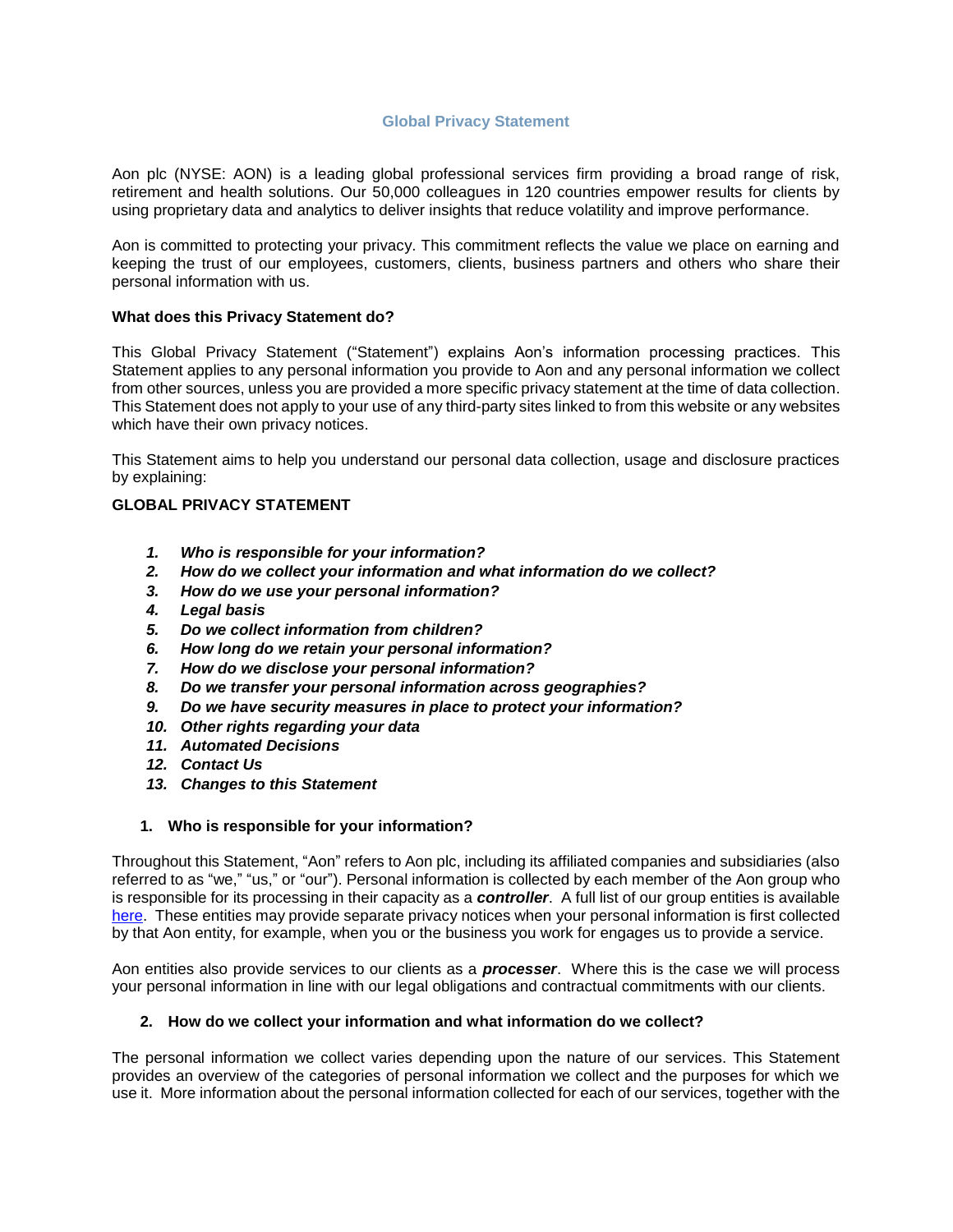purpose and legal basis for collecting the information, may be provided to you in separate privacy notices relevant to the applicable services.

# a. **Aon collects personal information in the following ways**:

# *Information you provide to us*

Aon collects information directly from you when you:

- Request a service from us:
- Visit an Aon site or attend an Aon event;
- Apply for a position at Aon;
- Contact us with a complaint or query;
- Engage with us over social media; or
- Register with or use any of our websites or applications.

You are required to provide any personal information we reasonably require (in a form acceptable to us) to meet our obligations in connection with the services we provide to you, including any legal and regulatory obligations. Where you fail to provide or delay in providing information we reasonably require to fulfill these obligations, we may be unable to offer the services to you and/or we may terminate the services provided with immediate effect.

Where you provide personal information to Aon about third-party individuals (e.g., information about your spouse, civil partner, child(ren), dependents or emergency contacts), where appropriate, you should provide these individuals with a copy of this Statement beforehand or ensure they are otherwise made aware of how their information will be used by Aon. Where you provide information to us about your beneficiaries we may require you to provide explicit consent on their behalf.

# *Information we automatically collect*

In some instances, we automatically collect certain types of information when you visit our websites and through e-mails that we may exchange. Automated technologies may include the use of web server logs to collect IP addresses, "cookies" and web beacons. Further information about our use of cookies can be found in our [Cookie Notice](https://www.aon.com/about-aon/cookies.jsp) and Cookie Preference Center at the footer of our page (where applicable).

# *Information we collect from clients or third parties*

When we provide the services to our clients, we may collect personal information from our clients about you, such as your name, contact details, date of birth, gender, marital status, financial details, employment details, and benefit coverage. We may also collect (in each case as strictly relevant to the services we provide) sensitive information about you, such as health information in relation to life, health, professional liability and workers compensation insurance or employee benefit programs sponsored by your employer. Most of the personal information we receive relates to your participation in the compensation and benefits programs offered by your employer. Where permitted by national law, and appropriate to do so, we may collect criminal records information; for example, where required as part of our business acceptance, finance, administration, recruitment, anti-money laundering and sanctions screening processes.

# **b. The information we collect about you may include the following:**

| а. | <b>Basic personal details</b> , such as your name, address contact details, date of birth, age, gender<br>and marital status; |
|----|-------------------------------------------------------------------------------------------------------------------------------|
|    | Unique identifiers such as National Insurance Number or pension scheme reference number;                                      |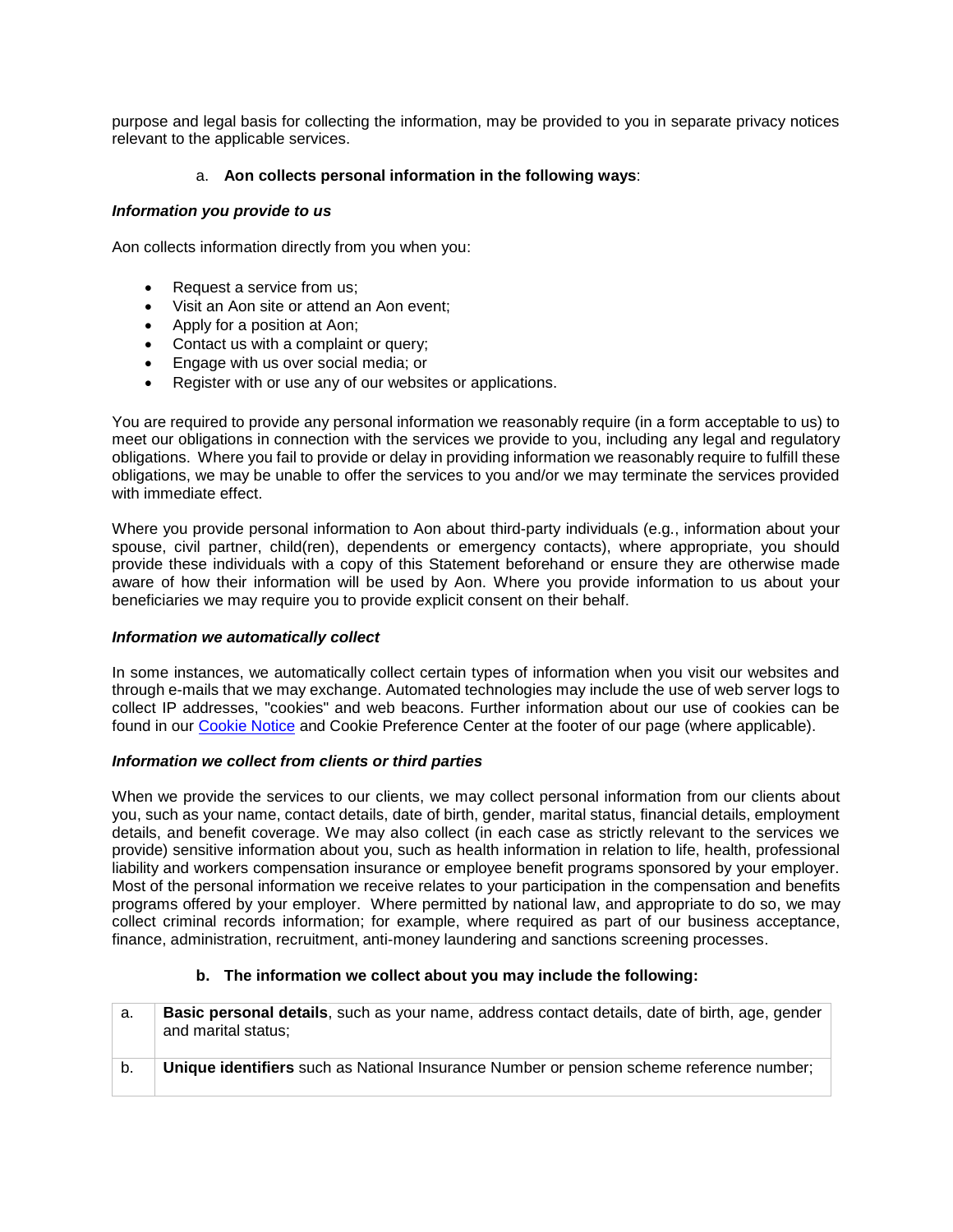| C.           | Demographic details, such as information about your age, gender, race, marital status, lifestyle,<br>and insurance requirements;                                                                                                                                |
|--------------|-----------------------------------------------------------------------------------------------------------------------------------------------------------------------------------------------------------------------------------------------------------------|
| d.           | Employment information such as role, employment status (such as full/part time, contract),<br>salary information, employment benefits, and employment history;                                                                                                  |
| е.           | Health information such as information about your health status, medical records and medical<br>assessment outcomes;                                                                                                                                            |
| f.           | Benefits information such as benefit elections, pension entitlement information, date of<br>retirement and any relevant matters impacting your benefits such as voluntary contributions,<br>pension sharing orders, tax protections or other adjustments;       |
| g.           | Financial details such as payment card and bank account details, details of your credit history<br>and bankruptcy status, salary, tax code, third-party deductions, bonus payments, benefits and<br>entitlement data, national insurance contributions details; |
| h.           | <b>Claims details</b> such as information about any claims concerning your or your employer's<br>insurance policy;                                                                                                                                              |
| i.           | Your marketing preferences;                                                                                                                                                                                                                                     |
| j.           | <b>Online information:</b> e.g., information about your visits to our websites;                                                                                                                                                                                 |
| k.           | Events information such as information about your interest in and attendance at our events,<br>including provision of feedback forms;                                                                                                                           |
| $\mathsf{L}$ | Social media information such as interactions (e.g., likes and posts) with our social media<br>presence; and                                                                                                                                                    |
| m.           | Criminal records information such as the existence of or alleged criminal offences, or<br>confirmation of clean criminal records.                                                                                                                               |

Where we collect sensitive personal information (such as information about your health or alleged criminal activities), we will ensure that it is necessary and is done in accordance with applicable law, which may include obtaining your explicit consent and/or necessary authorizations prior to collection.

# <span id="page-2-0"></span>**3. How do we use your personal information?**

The following is a summary of the purposes for which we use personal information. More information about the personal information collected for each of our services, together with the purpose and legal basis for collecting the information, may be provided to you in separate privacy notices which are relevant to the services which affect you.

# *Performing services for our clients*

We process personal information which our clients provide to us to perform our commercial risk, reinsurance, retirement, health, and data and analytics services. The precise purposes for which your personal information is processed will be determined by the scope and specification of our client engagement, and by applicable laws, regulatory guidance and professional standards.

# *Administering our client engagements*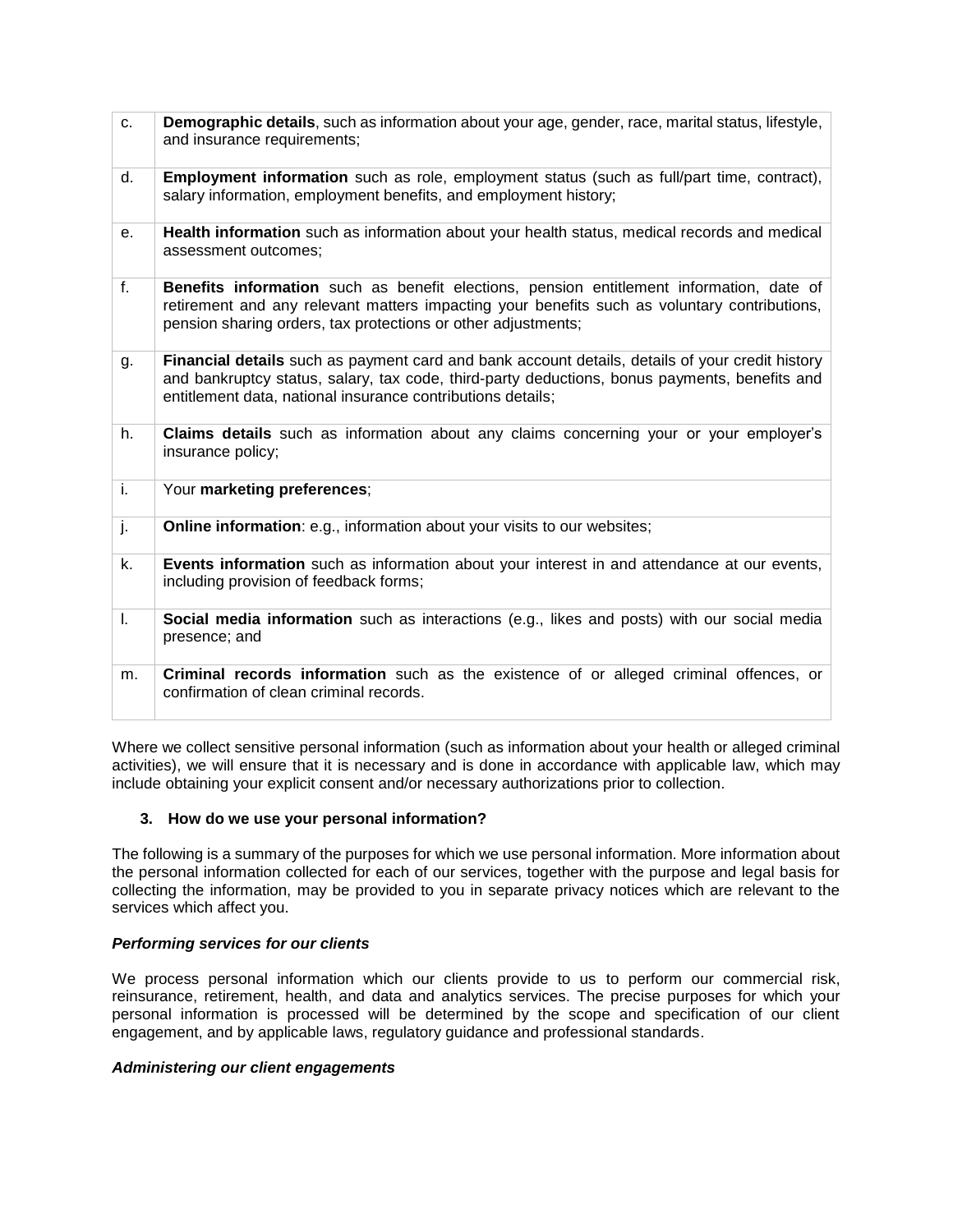We process personal information about our clients and the individual representatives of our corporate clients to:

- Carry out Aon's regulatory and compliance obligations, including:
	- o "Know Your Customer" checks and screening;
	- o Anti-money laundering;
	- o Trade sanctions screening;
	- $\circ$  Obtain and update credit information with appropriate third parties, such as credit reporting agencies, where transactions are made on credit;
- Communicate with our clients;
- Address client inquiries and complaints; and
- Administer claims.

# *Communications and marketing to our clients and prospective clients*

We process personal information about our clients, prospective clients, and the individual representatives of our corporate clients to: send newsletters, know-how, promotional material and other marketing communications; and invite our clients to events, including arranging and administering those events.

# *Conducting data analytics, benchmarking and modeling*

Aon is an innovative business, which relies on developing sophisticated products and services by drawing on our experience from prior engagements to analyze trends. Aon also uses data to perform analysis, modeling, benchmarking and research.

# *Crime prevention*

We process personal information to facilitate the prevention, detection and investigation of crime and the apprehension or prosecution of offenders and to comply with laws/regulations. For example, we do this as part of our business acceptance, finance, administration and recruitment processes, including anti-money laundering and sanctions screening checks.

# *Mergers and acquisitions*

We process personal information in the event of a sale, acquisition or reorganization. This includes processing personal information for planning and due diligence purposes both prior to closing and after a transaction has closed for reasons related to the sale, acquisition, or reorganization and in order to transfer books of business to successors of the business.

#### *Process and service improvement*

We process personal data to maintain and improve processes used in providing the services and uses of technology, including testing and upgrading of systems. We also process data to develop new services.

If we wish to use your personal information for a purpose which is not compatible with the purpose for which it was collected, we will request your consent unless your personal information is being processed to satisfy our legal and regulatory obligations. In all cases, we balance our legal use of your personal information with your interests, rights, and freedoms in accordance with applicable laws and regulations to make sure that your personal information is not subject to unnecessary risk.

# <span id="page-3-0"></span>**4. Legal basis**

We rely on the following legal grounds to collect and use your personal information: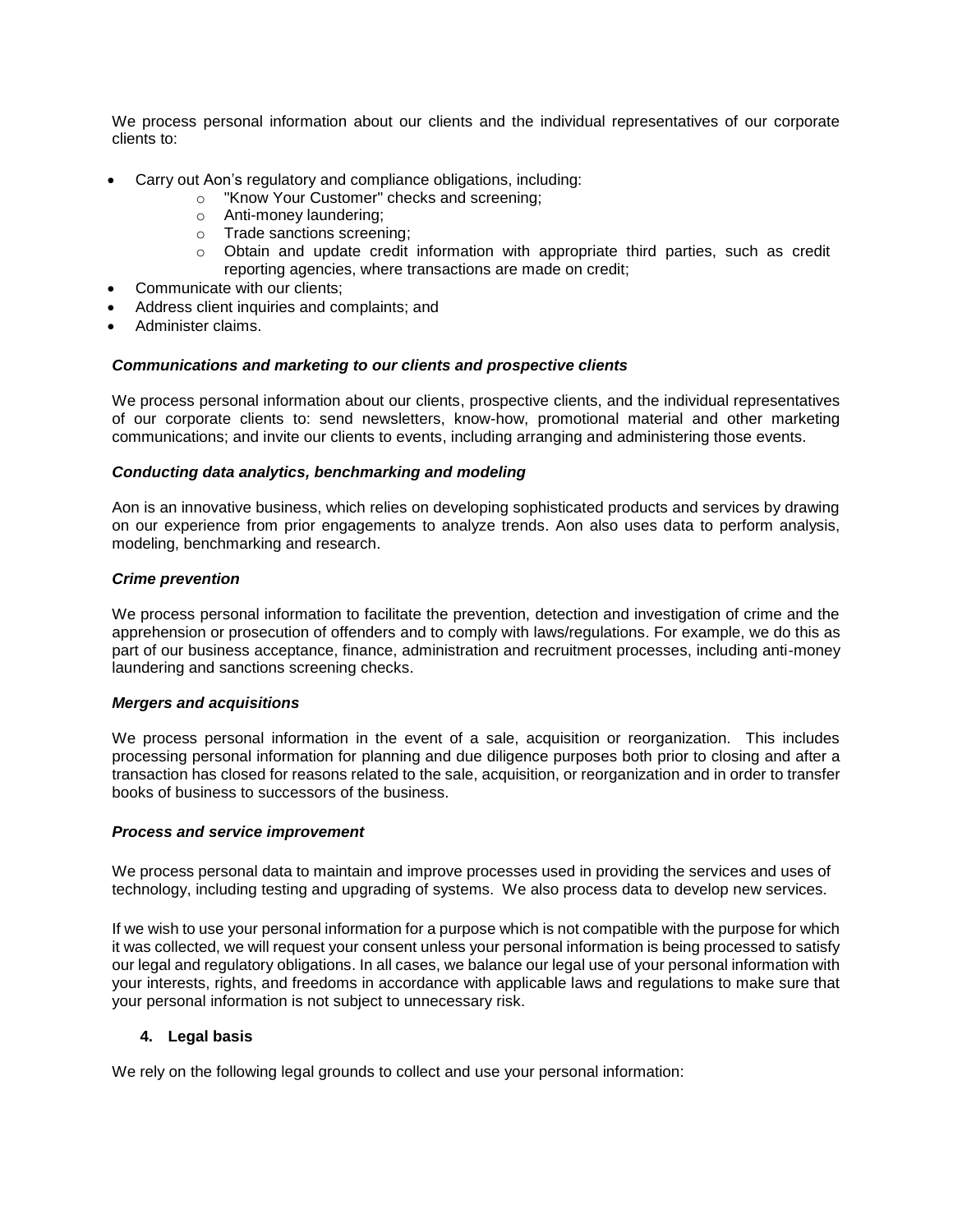| a.<br>b. | Performance of the<br>service contract<br><b>Legal and regulatory</b><br>obligations | Where we offer services or enter into a contract with you to provide<br>services, we will collect and use your personal information where<br>necessary to enable us to take steps to offer you the services, process<br>your acceptance of the offer and fulfill our obligations in the contract<br>with you.<br>The collection and use of some aspects of your personal information is<br>necessary to enable us to meet our legal and regulatory obligations.<br>For example, Aon is licensed and regulated by certain industry<br>regulators and is required to provide some services in accordance with                                                                                                                                                                                                                                                                                                                                                                                                                                                                                                                                                                                                                                                                                                                                                                                                        |
|----------|--------------------------------------------------------------------------------------|--------------------------------------------------------------------------------------------------------------------------------------------------------------------------------------------------------------------------------------------------------------------------------------------------------------------------------------------------------------------------------------------------------------------------------------------------------------------------------------------------------------------------------------------------------------------------------------------------------------------------------------------------------------------------------------------------------------------------------------------------------------------------------------------------------------------------------------------------------------------------------------------------------------------------------------------------------------------------------------------------------------------------------------------------------------------------------------------------------------------------------------------------------------------------------------------------------------------------------------------------------------------------------------------------------------------------------------------------------------------------------------------------------------------|
| c.       | <b>Preventing and</b>                                                                | relevant regulatory rules.<br>We will use your personal information, including information relating to                                                                                                                                                                                                                                                                                                                                                                                                                                                                                                                                                                                                                                                                                                                                                                                                                                                                                                                                                                                                                                                                                                                                                                                                                                                                                                             |
|          | detecting fraud                                                                      | criminal convictions or alleged offences to prevent and detect fraud,<br>other financial crime, and crime generally in the insurance and financial<br>services industry.                                                                                                                                                                                                                                                                                                                                                                                                                                                                                                                                                                                                                                                                                                                                                                                                                                                                                                                                                                                                                                                                                                                                                                                                                                           |
| d.       | <b>Legitimate interests</b>                                                          | The collection and use of some aspects of your personal information is<br>necessary to enable us to pursue our legitimate commercial interests.<br>For example, we have legitimate interests in:<br>Providing professional services across our global solution lines;<br>$\bullet$<br>Operating our business, and managing and developing our<br>$\bullet$<br>relationships with clients, suppliers and with you;<br>Understanding and responding to inquiries;<br>$\bullet$<br>Receiving information from third parties and Aon affiliates to provide<br>$\bullet$<br>services:<br>Sharing data in connection with mergers and acquisitions and<br>$\bullet$<br>transfers of business;<br>Improving our services; and<br>$\bullet$<br>Understanding how you and our clients use our services and<br>websites.<br>Where we rely on this legal basis to collect and use your personal<br>information we shall take appropriate steps to ensure the processing<br>does not infringe the rights and freedoms conferred to you under the<br>applicable data privacy laws.                                                                                                                                                                                                                                                                                                                                              |
| е.       | <b>Consent</b>                                                                       | In certain instances, we rely on your consent as a legal basis. For<br>example, we rely on your consent to collect and use personal<br>information concerning any criminal convictions or alleged offences,<br>specifically for assessing risks relating to your prospective or existing<br>insurance policy. We may also share this information with other<br>insurance market participants and third parties where necessary to<br>offer, administer and manage the services provided to you, such as<br>insurers and insurance underwriters, reinsurers, brokers and vetting<br>agencies.<br>Where we rely on your consent to collect and use your information, you<br>are not obliged to provide your consent and you may choose to<br>subsequently withdraw your consent at any stage once provided.<br>However, where you refuse to provide information that we reasonably<br>require to provide the services, we may be unable to offer you the<br>services and/or we may terminate the services provided with immediate<br>effect.<br>Where you choose to receive the services from us you agree to the<br>collection and use of your personal information in the way we describe<br>in this section of the Statement. If applicable you also agree that such<br>information may be collected and used for the above purpose by the<br>insurance underwriter named in your insurance policy documentation. |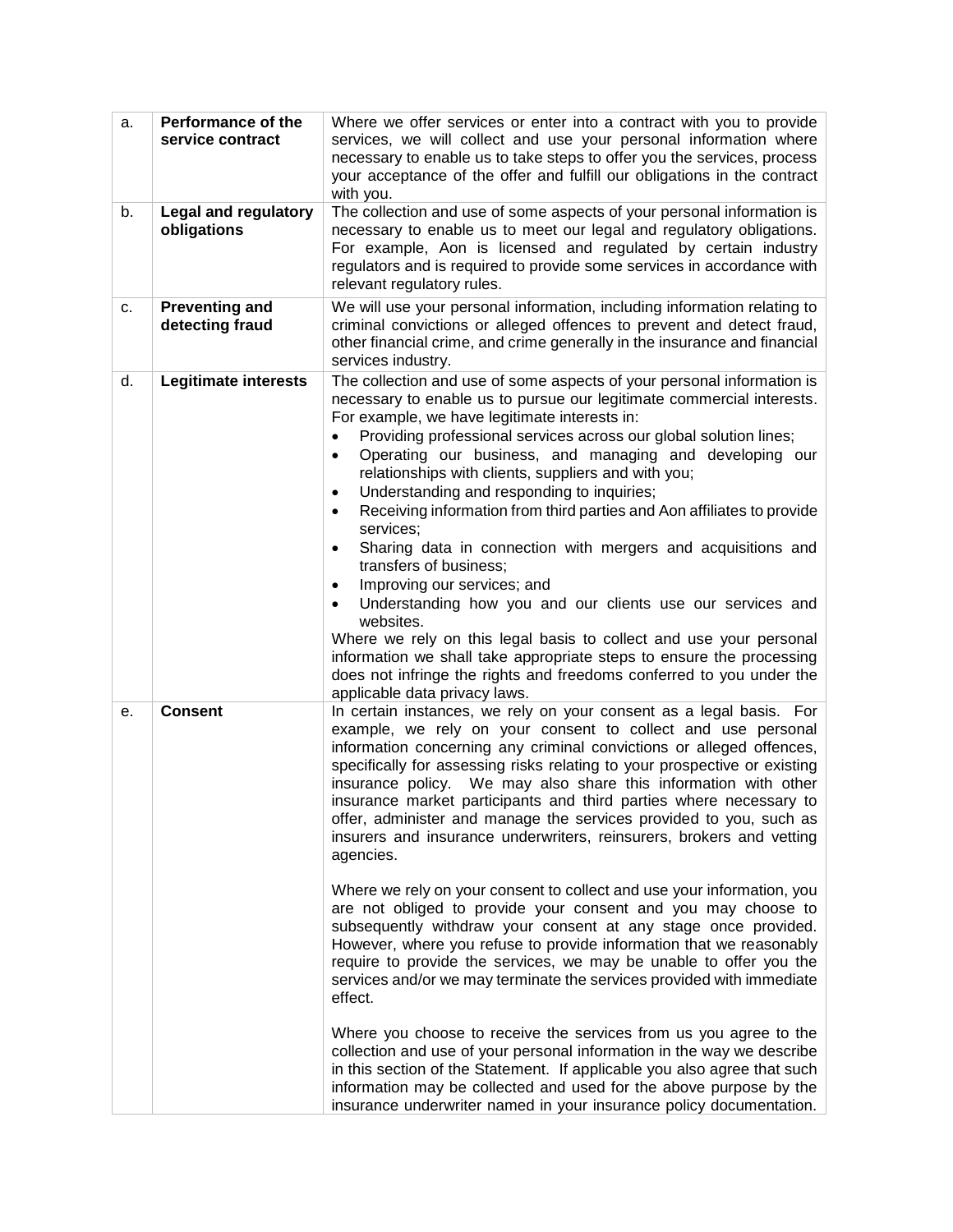|    |                                                                                                                                                         | You should refer to the insurer's privacy statement on their website for<br>further information about their privacy practices.                                                                                                                                                                                                                                     |
|----|---------------------------------------------------------------------------------------------------------------------------------------------------------|--------------------------------------------------------------------------------------------------------------------------------------------------------------------------------------------------------------------------------------------------------------------------------------------------------------------------------------------------------------------|
| f. | <b>Substantial public</b><br>interest (in<br>accordance with<br>applicable law)                                                                         | If applicable law allows, we may collect and use your information for a<br>substantial public interest. For example, to prevent or detect unlawful<br>acts or in public health.                                                                                                                                                                                    |
| g. | In the context of a<br>specific exemption<br>provided for under<br>local laws of EU<br><b>Member States and</b><br>other countries<br>implementing GDPR | We rely on specific grounds in certain circumstances, for example for<br>insurance purposes or for determining benefits under an occupational<br>pension scheme. The collection and use of some aspects of your<br>personal information, such as information concerning your health, is<br>necessary for insurance and/or occupational pension scheme<br>purposes. |
| h. | <b>Country specific</b><br>legal basis                                                                                                                  | In countries outside the EU which require a legal basis for data<br>collection and use, Aon has addressed these bases through jurisdiction<br>specific privacy notices available at the top of this page.                                                                                                                                                          |

# <span id="page-5-0"></span>**5. Do we collect information from children?**

Our websites are not directed to children and we do not knowingly collect personal information from children on our websites. Children are prohibited from using our websites.

Certain Aon solution lines may process data related to children, such as their date of birth, address, and other identifiable information. This information is not collected directly from children, but from other parties such as from our client, the carrier, or directly from you as the parent or guardian of the child (e.g., so that the child may be named a beneficiary to an insurance policy or pension plan).

# <span id="page-5-1"></span>**6. How long do we retain your personal information?**

How long we retain your personal information depends on the purpose for which it was obtained and its nature. We will keep your personal information for the period necessary to fulfil the purposes described in this Statement unless a longer retention period is permitted or required by law and in accordance with the Aon Record Retention Policy. Your personal information will be securely destroyed when it is no longer required.

# <span id="page-5-2"></span>**7. How do we disclose your personal information?**

We generally share your personal information with the following categories of recipients where necessary to offer, administer and manage the services provided to you:

| a. | Within Aon: we may share your personal information with other Aon entities, brands, divisions,<br>and subsidiaries for the processing purposes outlined in this Statement;                                                                                                                                                                                                                                                                                                              |
|----|-----------------------------------------------------------------------------------------------------------------------------------------------------------------------------------------------------------------------------------------------------------------------------------------------------------------------------------------------------------------------------------------------------------------------------------------------------------------------------------------|
| b. | Insurance market participants where necessary to offer, administer and manage the services<br>provided to you, such as insurers and insurance underwriters, reinsurers, brokers, intermediaries<br>and loss adjusters. The insurance underwriter is the insurer that is underwriting your insurance<br>policy and is named in your policy documentation. You should refer to the insurer's privacy<br>statement on their website for further information about their privacy practices; |
| C. | Vetting and risk management agencies such as credit reference, criminal record, fraud<br>prevention, data validation and other professional advisory agencies, where necessary to prevent                                                                                                                                                                                                                                                                                               |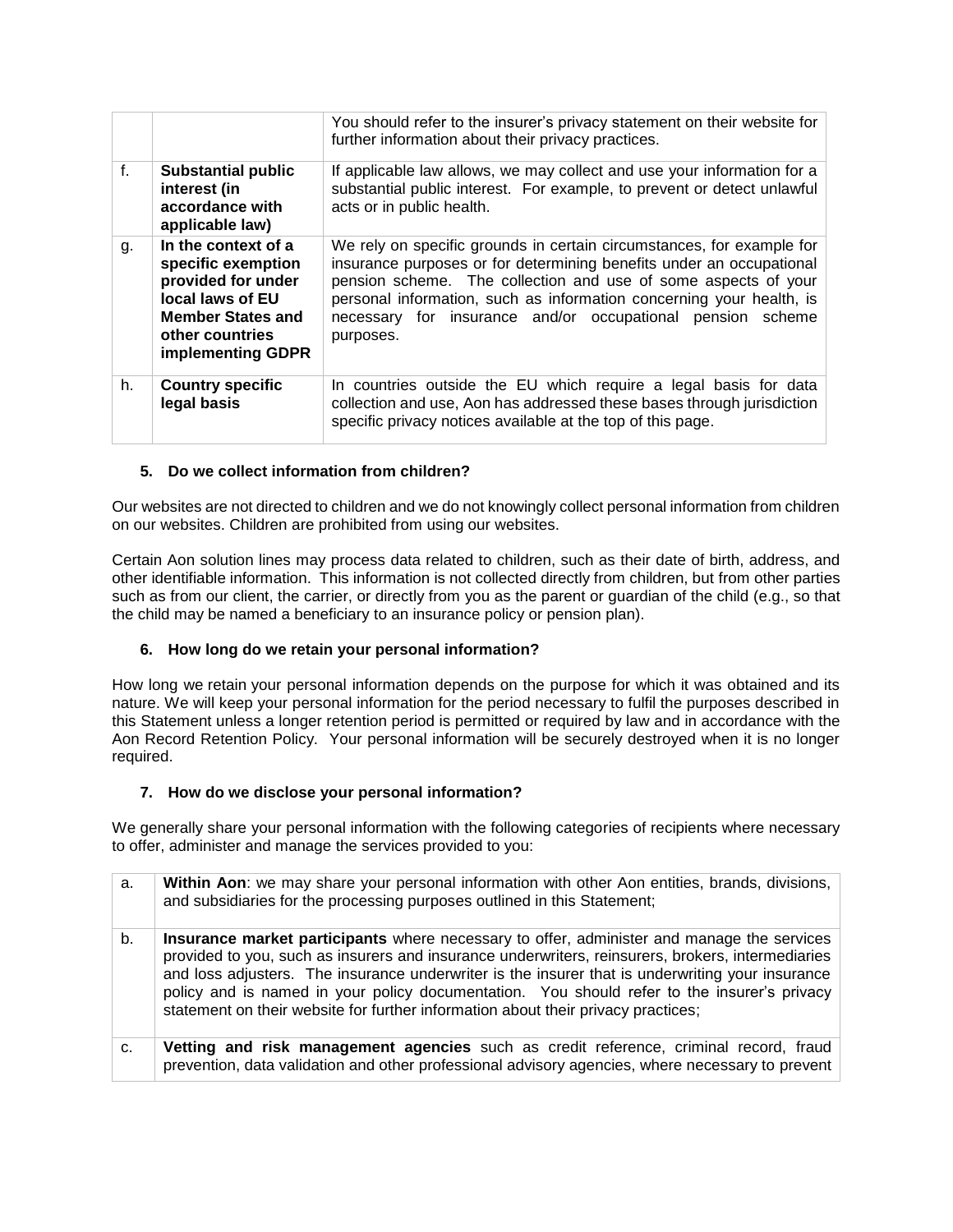|    | and detect fraud in the insurance industry and take steps to assess the risk in relation to<br>prospective or existing insurance policies and/or the services;                                                                                                                                                                                                                                                                                     |
|----|----------------------------------------------------------------------------------------------------------------------------------------------------------------------------------------------------------------------------------------------------------------------------------------------------------------------------------------------------------------------------------------------------------------------------------------------------|
| d. | Legal advisers, loss adjusters, and claims investigators, where necessary to investigate,<br>exercise or defend legal claims, insurance claims or other claims of a similar nature;                                                                                                                                                                                                                                                                |
| е. | Medical professionals, e.g., where you provide health information in connection with a claim<br>against your insurance policy;                                                                                                                                                                                                                                                                                                                     |
| f. | Law enforcement bodies, when required to do so by law, legal process, statute, rule, regulation,<br>or professional standard, or to respond to a subpoena, search warrant, or other legal request, and<br>where necessary to facilitate the prevention or detection of crime or the apprehension or<br>prosecution of offenders;                                                                                                                   |
| g. | Public authorities, regulators and government bodies, where necessary for us to comply with<br>our legal and regulatory obligations, or in connection with an investigation of suspected or actual<br>illegal activity;                                                                                                                                                                                                                            |
| h. | Third-party suppliers, where we outsource our processing operations to suppliers that process<br>personal information on our behalf. Examples include IT service providers who manage our IT and<br>back office systems and telecommunications networks, and contact center providers. These<br>processing operations shall remain under our control and will be carried out in accordance with<br>our security standards and strict instructions; |
| i. | Successors of the business, where Aon or the services are sold to, acquired by or merged with<br>another organization, in whole or in part, and personal information needs to be shared with relevant<br>third parties as part of due diligence processes and transfers to the new entity. Where personal<br>information is shared in these circumstances it will shared in accordance with this Statement; and                                    |
| j. | Internal and external auditors where necessary for the conduct of company audits or to<br>investigate a complaint or security threat.                                                                                                                                                                                                                                                                                                              |

# <span id="page-6-0"></span>**8. Do we transfer your personal information across geographies?**

We are a global organization and transfer certain personal information across geographical borders in accordance with applicable law.

When we do, if the applicable law requires we use a variety of legal mechanisms to help ensure your rights and protections travel with your data, such as:

- We ensure transfers between Aon entities are covered by agreements that incorporate prescribed contractual wording, such as the EU Commission's standard contractual clauses, which contractually oblige each party to ensure that personal information receives an adequate and consistent level of protection.
- Where we transfer to or receive your personal information from third parties who help provide our products and services, we obtain contractual commitments from them to protect your personal information, which incorporate standard contractual clauses where required.
- Where we receive requests for information from law enforcement or regulators, we carefully validate these requests before any personal information is disclosed.

Where required, further information concerning these safeguards can be obtained by contacting us.

<span id="page-6-1"></span>**9. Do we have security measures in place to protect your information?**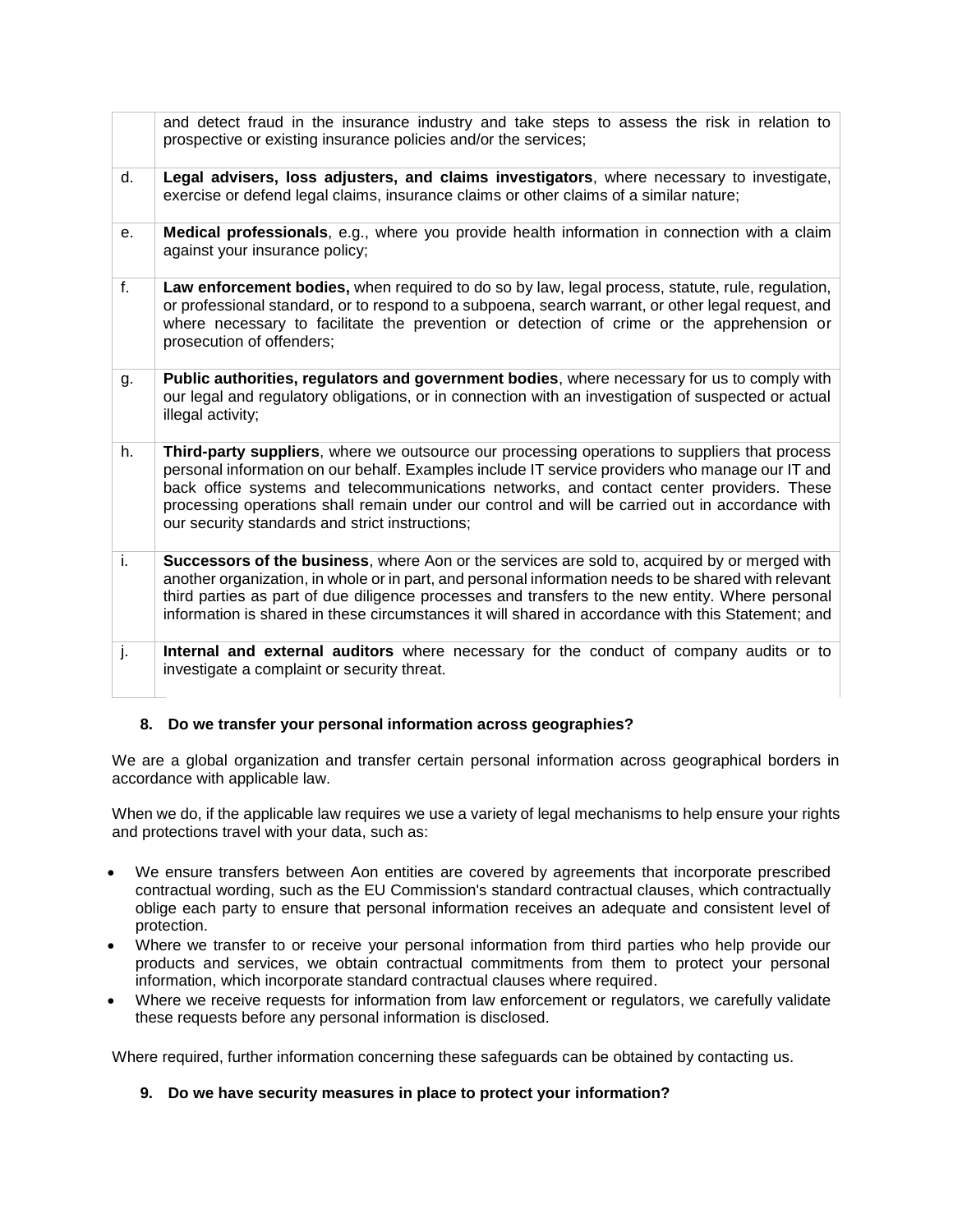The security of your personal information is important to us and Aon has implemented reasonable physical, technical and administrative security standards in an effort to protect personal information from loss, unauthorized access, misuse, alteration or destruction and to ensure that such information is processed in accordance with applicable data privacy laws.

# <span id="page-7-0"></span>**10. Other rights regarding your data**

Subject to certain exemptions and the jurisdiction in which you live, and in some cases dependent upon the processing activity we are undertaking, you may have certain rights in relation to your personal information. We have listed some of the common rights that may be applicable below. When you exercise these rights, we may need to ask you for additional information to confirm your identity, before disclosing information to you or responding to your request. We will not charge a fee unless your request is manifestly unfounded or excessive and/or we are permitted by law to levy such charges.

You can exercise your rights by contacting us. Subject to legal and other permissible considerations, we will make every reasonable effort to honor your request promptly or inform you if we require further information in order to fulfill your request. We may not always be able to fully address your request, for example if it would impact the duty of confidentiality we owe to others, or if we are legally entitled to deal with the request in a different way. If we cannot fully address your request, we will contact you to let you know and explain the reason why your request was denied.

# *Right to Access*

You have the right under certain circumstances to access and inspect personal information which Aon holds about you. If you have created a profile, you can access that information by visiting your account.

# *Right to Correction*

You may have the right to request us to correct your personal information where it is inaccurate or out of date.

# *Right to be Forgotten (Right to Erasure)*

You have the right under certain circumstances to have your personal information erased. Your information can only be erased if your data is no longer necessary for the purpose for which it was collected, and we have no other legal ground for processing the data.

# *Right to Restrict Processing*

You have the right under certain circumstances to request the restriction of your personal information from further use, e.g., where the accuracy of the information is disputed, and you request that the information not be used until its accuracy is confirmed.

# *Right to Data Portability*

You have the right under certain circumstances to data portability, which requires us to provide personal information to you or another controller in a commonly used, machine readable format, but only where the processing of that information is based on (i) consent; or (ii) the performance of a contract to which you are a party.

# *Right to Object to Processing*

You have the right to object the processing of your personal information at any time, but only where that processing is based our legitimate interests as its legal basis. If you raise an objection, we have an opportunity to demonstrate that we have compelling legitimate interests which override your rights and freedoms.